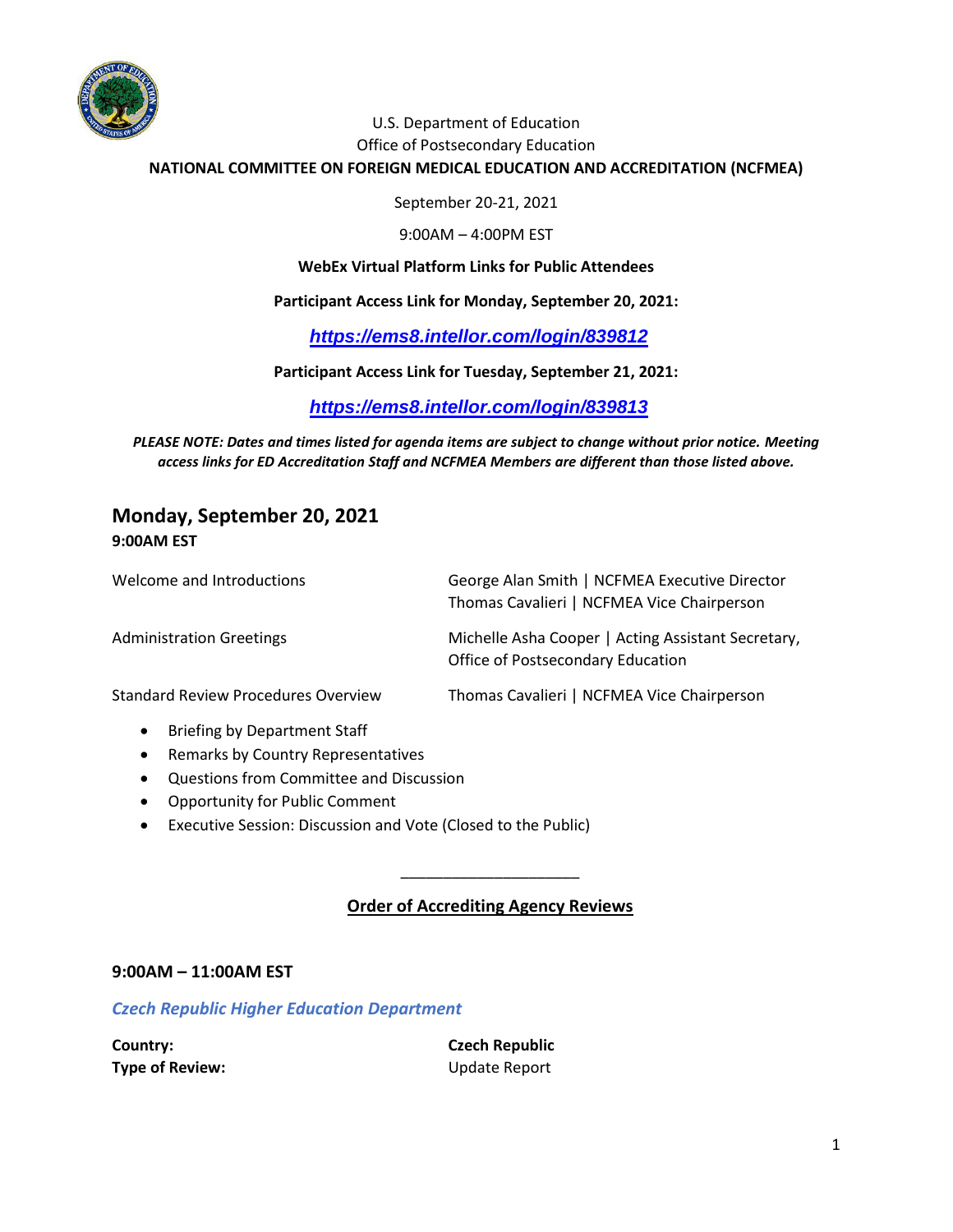**Committee Readers:** Lynn Eckhert Charles Schechter **Department Staff:** Stephanie McKissic **Country Representatives:** Professor Eva Taborska, Board Member, National Accreditation Bureau for Higher Education Mr. Michael Zima, Board Member, National

> Mrs. Martina Vidlakova, Head of Quality Assurance and Evaluation, Office of National Accreditation Bureau for Higher Education

**11:00AM – 12:00PM EST** (Closed Session)

NCFMEA Committee Ethics Training Nathan Mitchell | Office of General Counsel

Accreditation Bureau for Higher Education

# **12:00PM – 12:30PM EST LUNCH**

\_\_\_\_\_\_\_\_\_\_\_\_\_\_\_\_\_\_\_\_\_

\_\_\_\_\_\_\_\_\_\_\_\_\_\_\_\_\_\_\_\_\_

\_\_\_\_\_\_\_\_\_\_\_\_\_\_\_\_\_\_\_\_\_

### **12:30PM – 2:30PM EST**

### *Mexican Board for the Accreditation of Medical Education (COMAEM)*

**Country: Mexico**

**Type of Review:** Type of Review:

**Committee Readers:** Michael Danic

**Department Staff:** Reha Mallory

Ghazaleh Gigi Hafizi

\_\_\_\_\_\_\_\_\_\_\_\_\_\_\_\_\_\_\_\_\_

**Country Representatives:** Dr. Irene Duramte Monitel, President, COMAEM

Dr. Eduardo Carcía Luna Martinez, Vice President, COMAEM

### **2:30PM – 3:30PM EST**

Medical Graduates Presentation and CEO (Closed Session)

Educational Commission for Foreign William W. Pinsky, M.D., FAAP, FACC | ECFMG President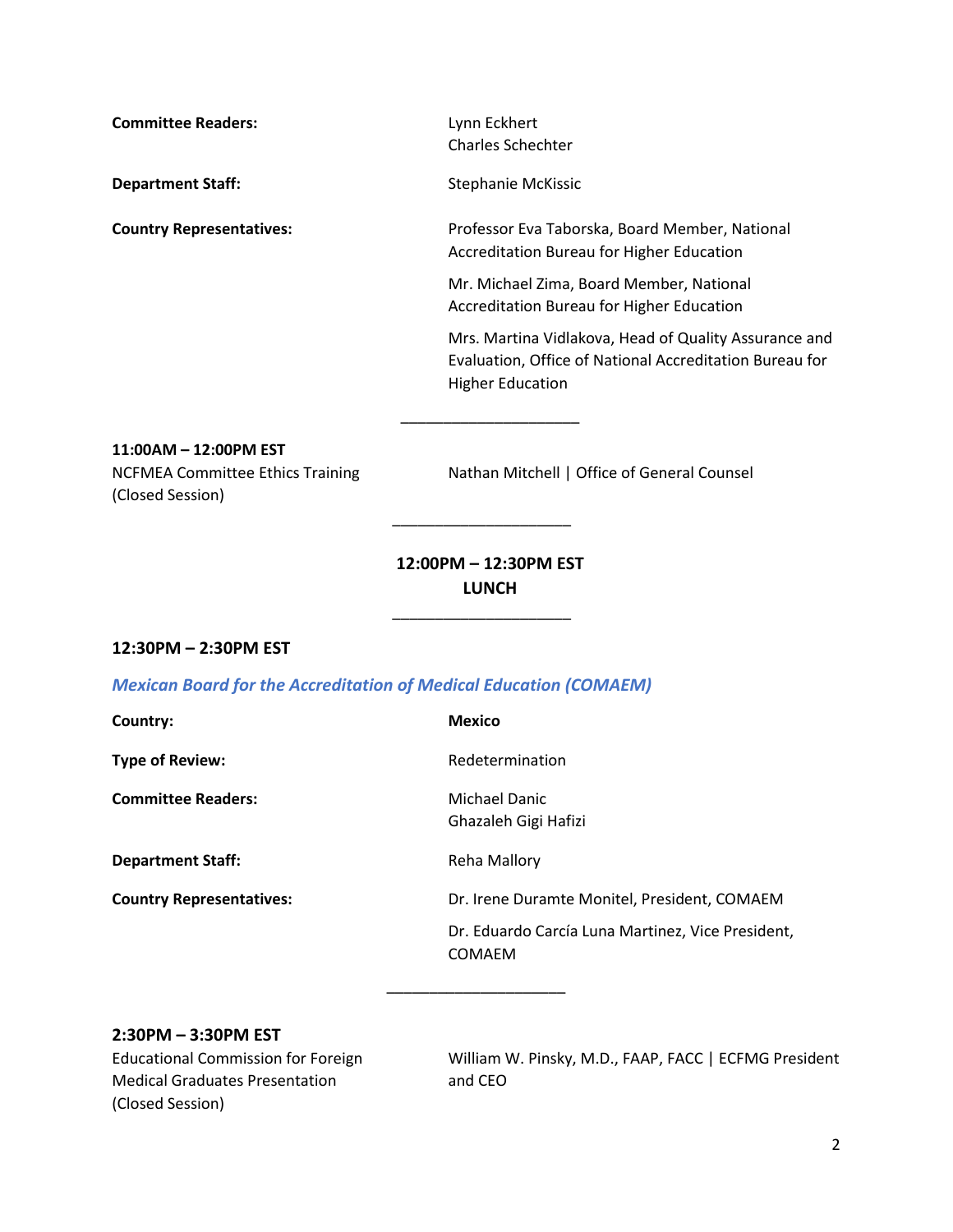# **Tuesday, September 21, 2021 9:00AM EST**

| Welcome and Introductions                        | George Alan Smith   NCFMEA Executive Director |  |  |
|--------------------------------------------------|-----------------------------------------------|--|--|
|                                                  | Thomas Cavalieri   NCFMEA Vice Chairperson    |  |  |
| <b>Standard Review Procedures Overview</b>       | Thomas Cavalieri   NCFMEA Vice Chairperson    |  |  |
| <b>Briefing by Department Staff</b><br>$\bullet$ |                                               |  |  |

- Remarks by Country Representatives
- Questions from Committee and Discussion
- Opportunity for Public Comment
- Executive Session: Discussion and Vote (Closed to the Public)

## **Order of Accrediting Agency Reviews**

### **9:00AM – 11:00AM EST**

## *Polish Ministry of Health and the Polish Accreditation Committee (PKA)*

| Country:                        | Poland                                                                                                                                |
|---------------------------------|---------------------------------------------------------------------------------------------------------------------------------------|
| <b>Type of Review:</b>          | <b>Special Report</b>                                                                                                                 |
| <b>Committee Readers:</b>       | <b>Charles Schechter</b><br><b>Helen Van Etten</b>                                                                                    |
| <b>Department Staff:</b>        | Karmon Simms-Coates                                                                                                                   |
| <b>Country Representatives:</b> | Wojciech Murdzek, Secretary of State Head of the<br>Delegation                                                                        |
|                                 | Prof. Kornelia Kędziora-Kornatowska, Member of the<br>Section for Medical Health Sciences, Polish<br><b>Accreditation Committee</b>   |
|                                 | Prof. Agata Ptak-Belowska, Representative of Public<br>Medical Schools, Collegium Medicum of the Jagiellonian<br>University in Kraków |
|                                 | Prof. Grzegorz Dworacki, Representative of Public<br>Medical Schools, Poznań University of Medical Sciences                           |
|                                 | Prof. Kamil Torres, Representative of Public Medical<br>Schools, Medical University of Lublin                                         |
|                                 | Ms. Małgorzata Zadorożna, Director of the Department<br><b>Medical Personnel Development</b>                                          |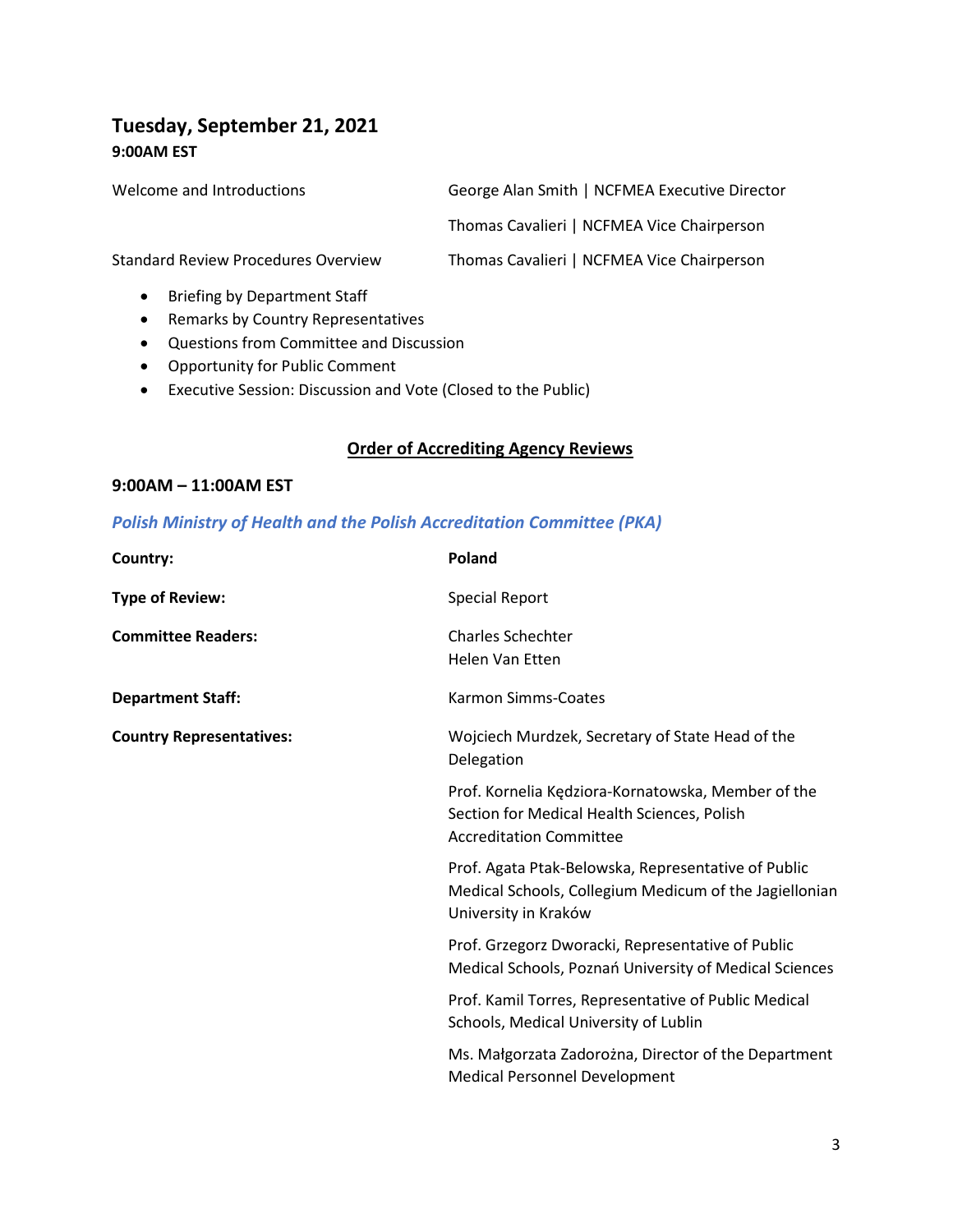Mr. Piotr Kowalski, Deputy Director of the Department of Higher Education, Ministry of Education and Science

Mr. Jakub Kozieł, Secretary of the Section for Medical and Health Sciences, Bureau of the Polish Accreditation Committee

Dr. Grażyna Żebrowska, Polish Managing Director of National Agency for Academic Exchange

#### **11:00AM – 1:00PM EST**

| <b>Accreditation Commission on Colleges of Medicine (ACCM)</b> |  |  |  |  |  |
|----------------------------------------------------------------|--|--|--|--|--|
|----------------------------------------------------------------|--|--|--|--|--|

**Country: St. Maarten Type of Review:** Special Report **Committee Readers:** Gilbert Chandler Ghazaleh Gigi Hafizi **Department Staff:** Mike Stein **Country Representatives:** Prof. Brian Lawlor, MD, FRCPI, FRCPsych, DABPN, ACCM Vice-Chair and Convenor for AUC Hilary Sanfey, MD, BCh, FACS, FRCSEd (Hon.), FRCSI (Hon.), ACCM Honorary Secretary Prof. Patrick Murray, MD, FASN, FRCPI, FJFICMI, ACCM Commissioner \_\_\_\_\_\_\_\_\_\_\_\_\_\_\_\_\_\_\_\_\_

\_\_\_\_\_\_\_\_\_\_\_\_\_\_\_\_\_\_\_\_\_

 **1:00PM – 1:30PM EST LUNCH**

\_\_\_\_\_\_\_\_\_\_\_\_\_\_\_\_\_\_\_\_\_

#### **1:30PM – 3:30PM EST**

*Grenada Medical and Dental Council (GMDC)*

**Country: Grenada**

**Type of Review:** Special Report

**Committee Readers:** Alice Tolbert Coombs

Michael Danic